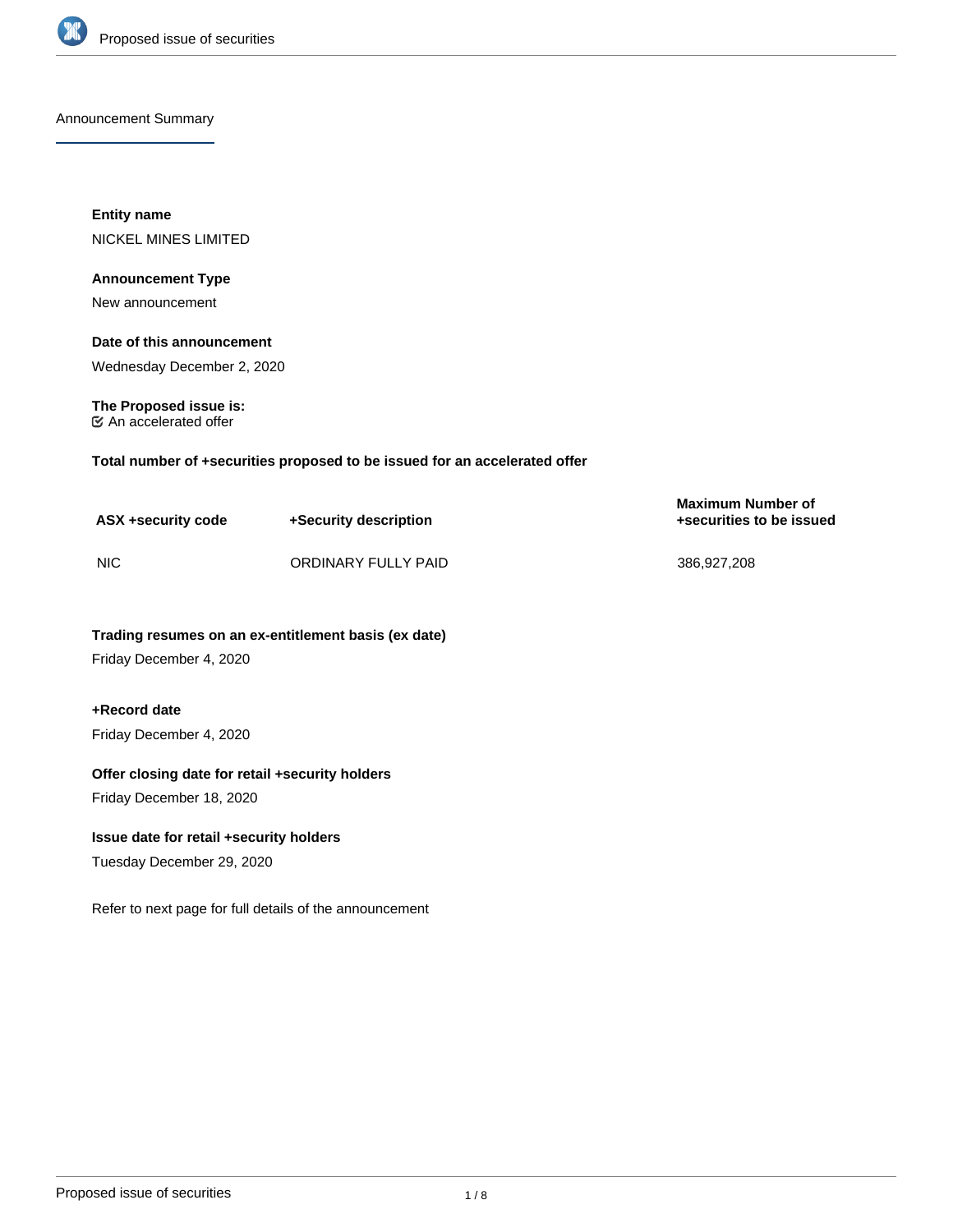

Part 1 - Entity and announcement details

# **1.1 Name of +Entity**

## NICKEL MINES LIMITED

We (the entity named above) give ASX the following information about a proposed issue of +securities and, if ASX agrees to +quote any of the +securities (including any rights) on a +deferred settlement basis, we agree to the matters set out in Appendix 3B of the ASX Listing Rules.

# **1.2 Registered Number Type**

**ACN** 

**Registration Number**

127510589

## **1.3 ASX issuer code**

NIC

# **1.4 The announcement is**

New announcement

# **1.5 Date of this announcement**

Wednesday December 2, 2020

# **1.6 The Proposed issue is:**

An accelerated offer

# **1.6b The proposed accelerated offer is**

Accelerated non-renounceable entitlement offer (commonly known as a JUMBO or ANREO)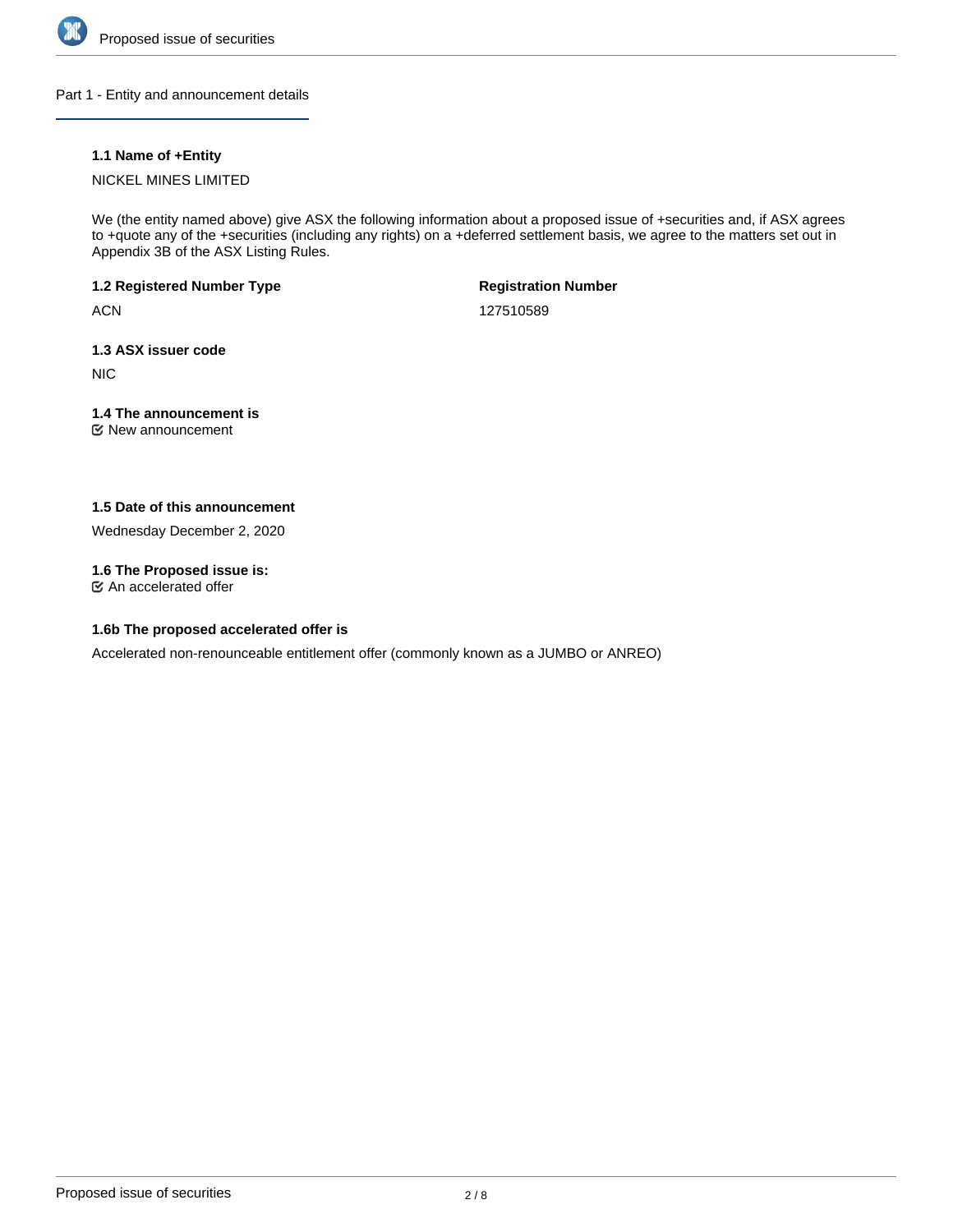

Part 3 - Details of proposed entitlement offer issue

Part 3A - Conditions

**3A.1 - Are any of the following approvals required for the entitlement offer to be unconditional?**

- **+Security holder approval**
- **Court approval**
- **Lodgement of court order with +ASIC**
- **ACCC approval**
- **FIRB approval**
- **Another approval/condition external to the entity**

Yes

3A.1a Conditions

| <b>Approval/Condition</b> | Date for determination | Is the date estimated or | ** Approval             |
|---------------------------|------------------------|--------------------------|-------------------------|
| Other (please specify in  | Wednesday December 9,  | actual?                  | received/condition met? |
| comment section)          | 2020                   | <b></b> ■ Estimated      |                         |

#### **Comments**

Offer is conditional on the Company receiving confirmation from the ASX prior to the Institutional Settlement Date that it: - does not consider the Transaction to be an acquisition of a classified asset for the purposes of the ASX Listing Rules; and

- does not require the Company to re-comply with Chapters 1 and 2 of the ASX Listing Rules.

Part 3B - Offer details

**Class or classes of +securities that will participate in the proposed issue and class or classes of +securities proposed to be issued**

#### **ASX +security code and description**

NIC : ORDINARY FULLY PAID

**Is the proposed security a 'New class' (+securities in a class that is not yet quoted or recorded by ASX) or an 'Existing class' (additional securities in a class that is already quoted or recorded by ASX)?** Existing class

**Will the proposed issue of this +security include an offer of attaching +securities?**  $\mathbb C$  No  $\mathbb C$  No  $\mathbb C$  No

**If the entity has quoted company options, do the terms entitle option holders to participate on exercise?**

Details of +securities proposed to be issued

**ASX +security code and description** NIC : ORDINARY FULLY PAID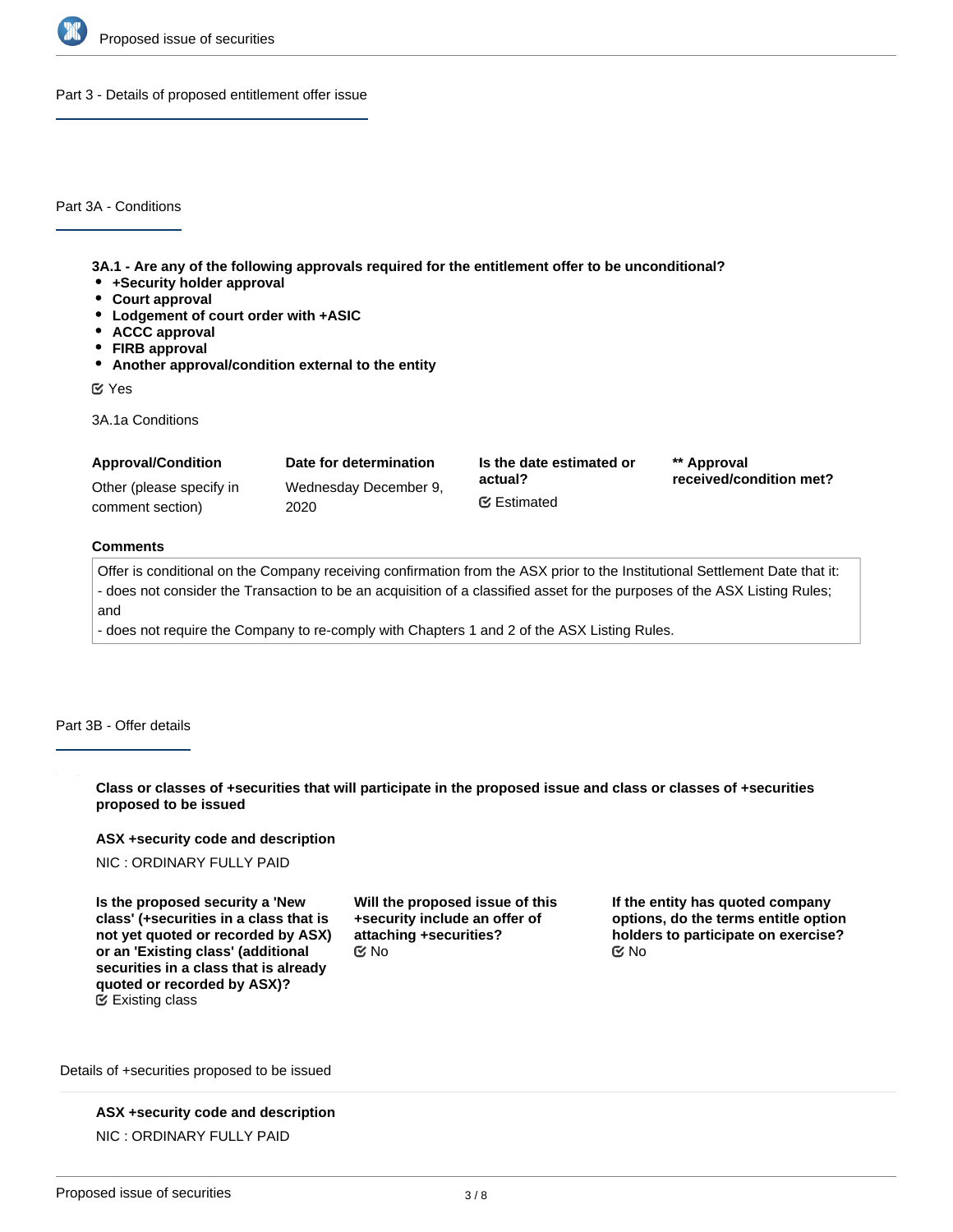

#### **ISIN Code (if Issuer is a foreign company and +securities are non CDIs)**

**ISIN Code for the entitlement or right to participate in the offer (if Issuer is foreign company and +securities are non CDIs)**

**Offer ratio (ratio to existing holdings at which the proposed +securities will be issued)**

**Has the offer ratio been determined?** Yes

**The quantity of additional +securities For a given quantity of +securities to be issued** 2 **held** 11

**What will be done with fractional entitlements?** Fractions rounded up to the next **Maximum number of +securities proposed to be issued (subject to rounding)** 386,927,208

**Offer price details for retail security holders**

**Has the offer price for the retail offer been determined?** Yes

| In what currency will the offer be | What is the offer price per +security |
|------------------------------------|---------------------------------------|
| made?                              | for the retail offer?                 |
| AUD - Australian Dollar            | AUD 0.94000                           |

#### **Offer price details for institutional security holders**

**Has the offer price for the institutional offer been determined?** Yes

| In what currency will the offer be | What is the offer price per +security |  |
|------------------------------------|---------------------------------------|--|
| made?                              | for the institutional offer?          |  |
|                                    | AUD 0.94000                           |  |

AUD - Australian Dollar

whole number

**Oversubscription & Scale back details**

**Will individual +security holders be permitted to apply for more than their entitlement (i.e. to over-subscribe)?** Yes

#### **Describe the limits on over-subscription**

Yes, Eligible Retail Shareholders may apply for new Nickel Mines Shares in excess of their entitlement, up to a maximum of 50% of their entitlement. Up to 50% of the shortfall shares under the Retail Entitlement Offer will be allocated to oversubscribers.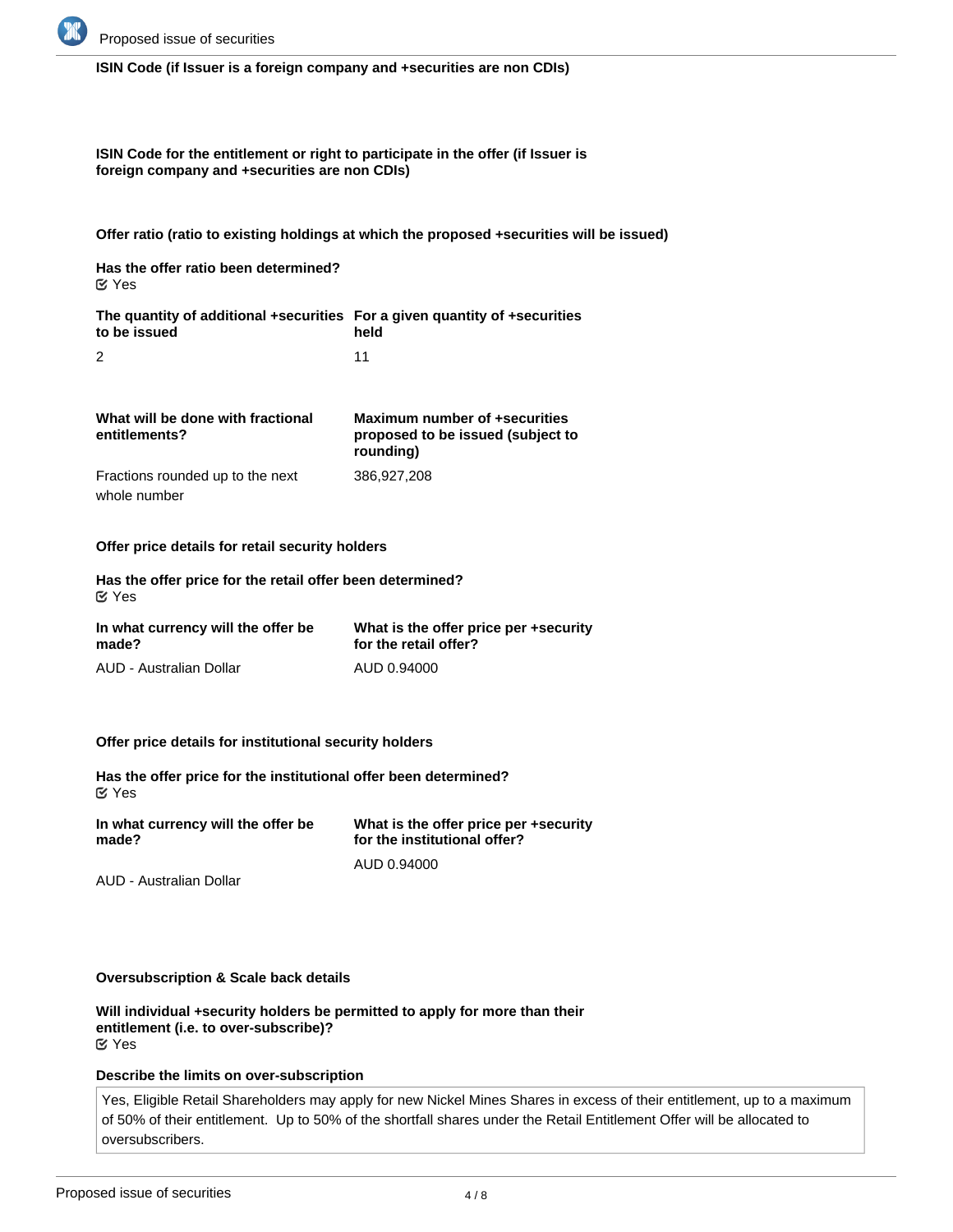

## **Will a scale back be applied if the offer is over-subscribed?** Yes

#### **Describe the scale back arrangements**

Any Additional New Shares will be limited to the extent that there are sufficient New Shares from eligible retail shareholders who do not take up their full entitlements.

**Will these +securities rank equally in all respects from their issue date with the existing issued +securities in that class?** Yes

Part 3D - Timetable

# **3D.1a First day of trading halt**

Wednesday December 2, 2020

## **3D.1b Announcement date of accelerated offer**

Wednesday December 2, 2020

## **3D.2 Trading resumes on an ex-entitlement basis (ex date)**

Friday December 4, 2020

## **3D.5 Date offer will be made to eligible institutional +security holders**

Wednesday December 2, 2020

## **3D.6 Application closing date for institutional +security holders**

Thursday December 3, 2020

## **3D.8 Announcement of results of institutional offer**

**(The announcement should be made before the resumption of trading following the trading halt)**

Friday December 4, 2020

#### **3D.9 +Record date**

Friday December 4, 2020

#### **3D.10a Settlement date of new +securities issued under institutional entitlement offer**

Monday December 14, 2020

#### **3D.10b +Issue date for institutional +security holders**

Tuesday December 15, 2020

#### **3D.10c Normal trading of new +securities issued under institutional entitlement offer**

Tuesday December 15, 2020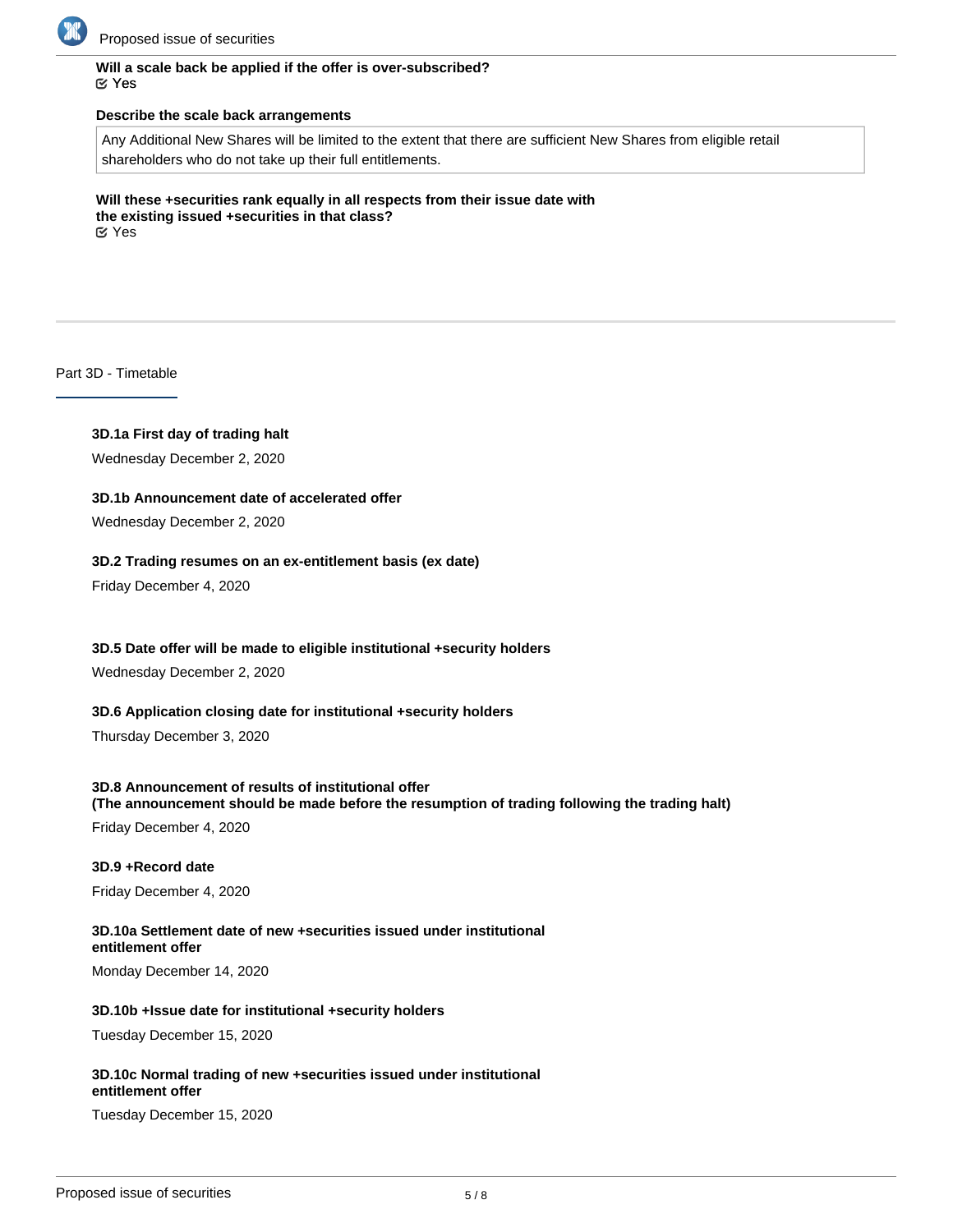

## **3D.11 Date on which offer documents will be sent to retail +security holders entitled to participate in the +pro rata issue**

Wednesday December 9, 2020

## **3D.12 Offer closing date for retail +security holders**

Friday December 18, 2020

## **3D.13 Last day to extend retail offer close date**

Tuesday December 15, 2020

#### **3D.16 Entity announces results of retail offer, including the number and percentage of +securities taken up by existing retail +security holders.**

Tuesday December 22, 2020

## **3D.19 +Issue date for retail +security holders**

Tuesday December 29, 2020

Part 3E - Fees and expenses

#### **3E.1 Will there be a lead manager or broker to the proposed offer?** Yes

## **3E.1a Who is the lead manager/broker?**

Bell Potter Securities Limited and Credit Suisse (Australia) Limited (each an "Underwriter" and together the "Underwriters")

## **3E.1b What fee, commission or other consideration is payable to them for acting as lead manager/broker?**

Each Underwriter will receive its respective proportion of the following:

1) under the institutional component of the entitlement offer (Institutional Entitlement Offer) a management and arranging fee of 0.4% of the Institutional Entitlement Offer proceeds; and

2) under the retail component of the entitlement offer (Retail Entitlement Offer) a management and arranging fee of 0.4% of the Retail Entitlement Offer proceeds.

# **3E.2 Is the proposed offer to be underwritten?**

Yes

# **3E.2a Who are the underwriter(s)?**

Bell Potter Securities Limited and Credit Suisse (Australia) Limited

# **3E.2b What is the extent of the underwriting (ie the amount or proportion of the offer that is underwritten)?**

Fully underwritten.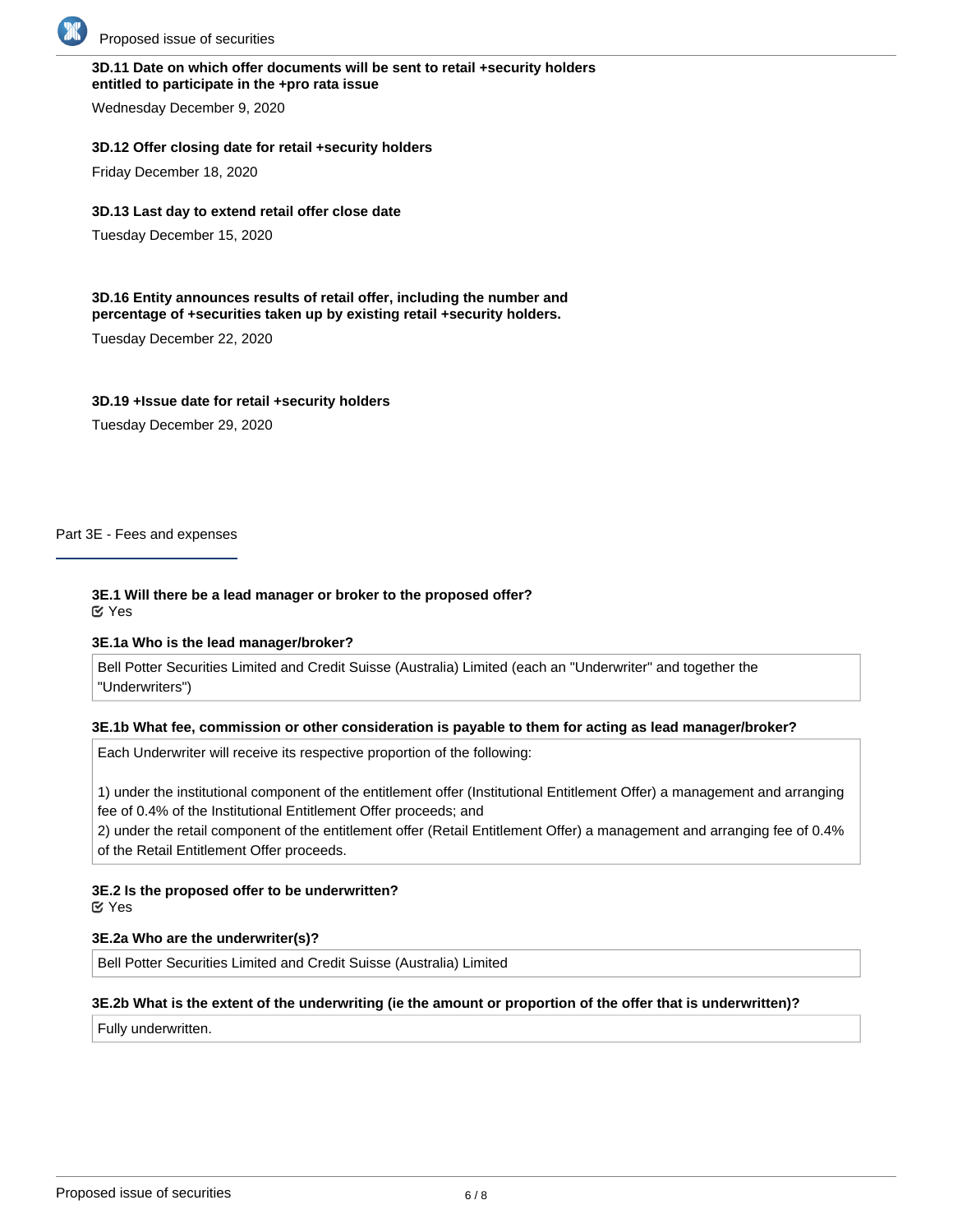

#### **3E.2c What fees, commissions or other consideration are payable to them for acting as underwriter(s)?**

Each Underwriter will receive its respective proportion of the following:

1) under the institutional component of the entitlement offer (Institutional Entitlement Offer) an underwriting fee of 1.6% of the Institutional Entitlement Offer proceeds; and

2) under the retail component of the entitlement offer (Retail Entitlement Offer) an underwriting fee of 1.6% of the Retail Entitlement Offer proceeds.

#### **3E.2d Please provide a summary of the significant events that could lead to the underwriting being terminated**

The events are set out in the Appendix in the Investor Presentation announced on ASX on 2 December 2020.

## **3E.2e Is a party referred to in listing rule 10.11 underwriting or sub-underwriting the proposed offer?** Yes

#### **3E.2e (i) What is the name of that party?**

Shanghai Decent Investment (Group) Co Ltd.

#### **3E.2e (ii) What is the extent of their underwriting or sub-underwriting (ie the amount or proportion of the offer they have underwritten or sub-underwritten)?**

Nickel Mines understands that Shanghai Decent Investment (Group) Co Ltd, may be invited to sub-underwrite the retail component of the Entitlement Offer up to a maximum of the shortfall shares as would result in its voting power reaching no more than 19.9% at completion of the retail tranche of the Entitlement Offer.

## **3E.2e (iii) What fee, commission or other consideration is payable to them for acting as underwriter or sub-underwriter?**

Nil

#### **3E.3 Will brokers who lodge acceptances or renunciations on behalf of eligible +security holders be paid a handling fee or commission?** No

## **3E.4 Details of any other material fees or costs to be incurred by the entity in connection with the proposed offer**

Standard share registry, external advisers and ASX administrative fees.

Part 3F - Further Information

## **3F.1 The purpose(s) for which the entity intends to use the cash raised by the proposed issue**

Funds raised will enable Nickel Mines to acquire an initial 30% interest in the Angel Nickel Project and working capital. The Company is in discussions with Shanghai Decent about early repayment of the balance of the Ranger Debt facility.

# **3F.2 Will holdings on different registers or subregisters be aggregated for the purposes of determining entitlements to the issue?**

No

**3F.3 Will the entity be changing its dividend/distribution policy if the proposed issue is successful?** No